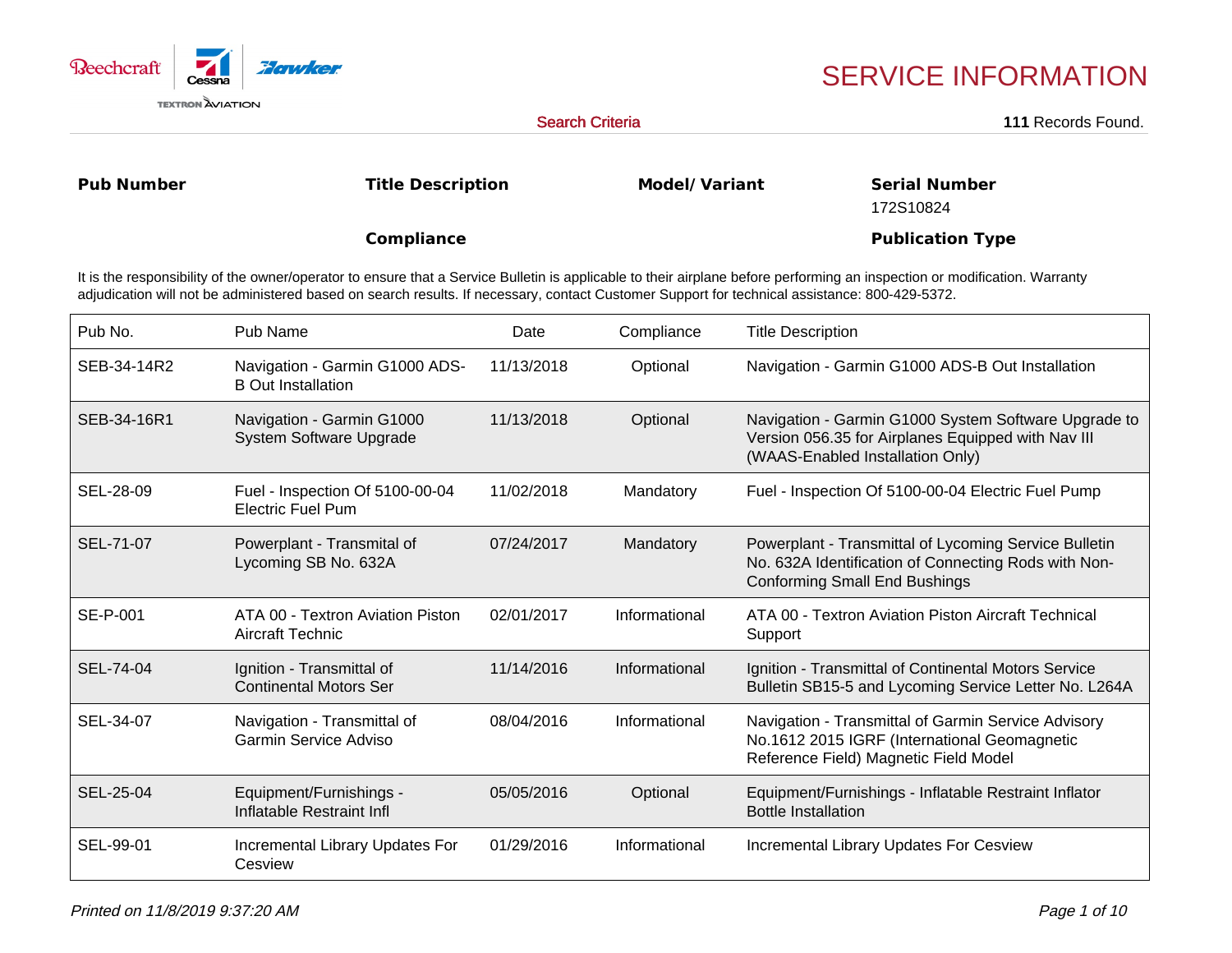| Pub No.                         | Pub Name                                                     | Date       | Compliance    | <b>Title Description</b>                                                                                                                                                                                                                                                   |
|---------------------------------|--------------------------------------------------------------|------------|---------------|----------------------------------------------------------------------------------------------------------------------------------------------------------------------------------------------------------------------------------------------------------------------------|
| SEL-73-05                       | Engine Fuel and Control -<br><b>Transmittal of Lycoming</b>  | 09/17/2015 | Mandatory     | Engine Fuel and Control - Transmittal of Lycoming<br>Service Bulletin No. 621A-Diaphragm-Type Fuel Pump<br>Replacement                                                                                                                                                     |
| SEL-20-01R1                     | Standard Practices - Listing of<br>Nondestructive Te         | 10/22/2014 | Informational | Standard Practices - Listing of Nondestructive Testing<br><b>Facilities</b>                                                                                                                                                                                                |
| SEB-24-01                       | Electrical Power - Transmittal of<br>Lamar Technolog         | 10/07/2014 | Mandatory     | Electrical Power - Transmittal of Lamar Technologies<br>LLC Service Information Letters LSI-019 Revision A and<br>LSI-021 (Mandatory Inspection and Compliance)                                                                                                            |
| SEB-24-02                       | Electrical Power - Transmittal of<br>Lamar Technolog         | 10/07/2014 | Mandatory     | Electrical Power - Transmittal of Lamar Technologies<br>LLC Service Information Letters LSI-019 Revision A and<br>LSI-021 (Mandatory Inspection and Compliance Upon<br>Initial Replacement of the X61-0007 Alternator Contactor<br>with the X61-0029 Alternator Contactor) |
| SEL-28-01                       | Fuel Line Inspection                                         | 03/15/2013 | Mandatory     | Fuel Line Inspection                                                                                                                                                                                                                                                       |
| SEB-34-02-R02                   | Garmin G1000 System Software<br>Upgrade to Version           | 03/13/2013 | Mandatory     | Garmin G1000 System Software Upgrade to Version<br>0563.26 for Airplanes Equipped with NAV III (WAAS-<br>Enabled Installations Only)                                                                                                                                       |
| SEB-32-02                       | Nose Gear Strut Tube Assembly                                | 01/14/2013 | Recommended   | Nose Gear Strut Tube Assembly                                                                                                                                                                                                                                              |
| SEL-05-03                       | <b>Chapter 4 Airworthiness</b><br>Limitations Added to the   | 11/28/2012 | Informational | Chapter 4 Airworthiness Limitations Added to the<br>Maintenance Manual                                                                                                                                                                                                     |
| SEL-74-02                       | <b>Transmittal of Lycoming</b><br>Mandatory Service Bulleti  | 10/04/2012 | Mandatory     | Transmittal of Lycoming Mandatory Service Bulletin No.<br>603 and Slick Service Bulletin SB1-12                                                                                                                                                                            |
| SEL-12-01                       | <b>Transmittal of Lycoming Service</b><br>Instruction No. 1  | 05/22/2012 | Mandatory     | Transmittal of Lycoming Service Instruction No. 1070R,<br>EASA SIB No: 2010-31, and EASA SIB No: 2011-01R2                                                                                                                                                                 |
| SEL-34-01                       | Garmin G1000 Loading Updated<br>Databases                    | 05/15/2012 | Informational | Garmin G1000 Loading Updated Databases                                                                                                                                                                                                                                     |
| SEB-34-01                       | Garmin G1000 Enhanced Search<br>and Rescue Enablemen         | 03/22/2012 | Optional      | Garmin G1000 Enhanced Search and Rescue<br>Enablement                                                                                                                                                                                                                      |
| SEL-51-01                       | Use Of Corrosion Inhibiting<br>Compounds                     | 01/13/2012 | Informational | Use Of Corrosion Inhibiting Compounds                                                                                                                                                                                                                                      |
| <b>SNL11-29</b>                 | <b>Cessna Service Document</b><br><b>Change Notification</b> | 11/22/2011 | Informational | Cessna Service Document Change Notification                                                                                                                                                                                                                                |
| Printed on 11/8/2019 9:37:20 AM |                                                              |            |               | Page 2 of 10                                                                                                                                                                                                                                                               |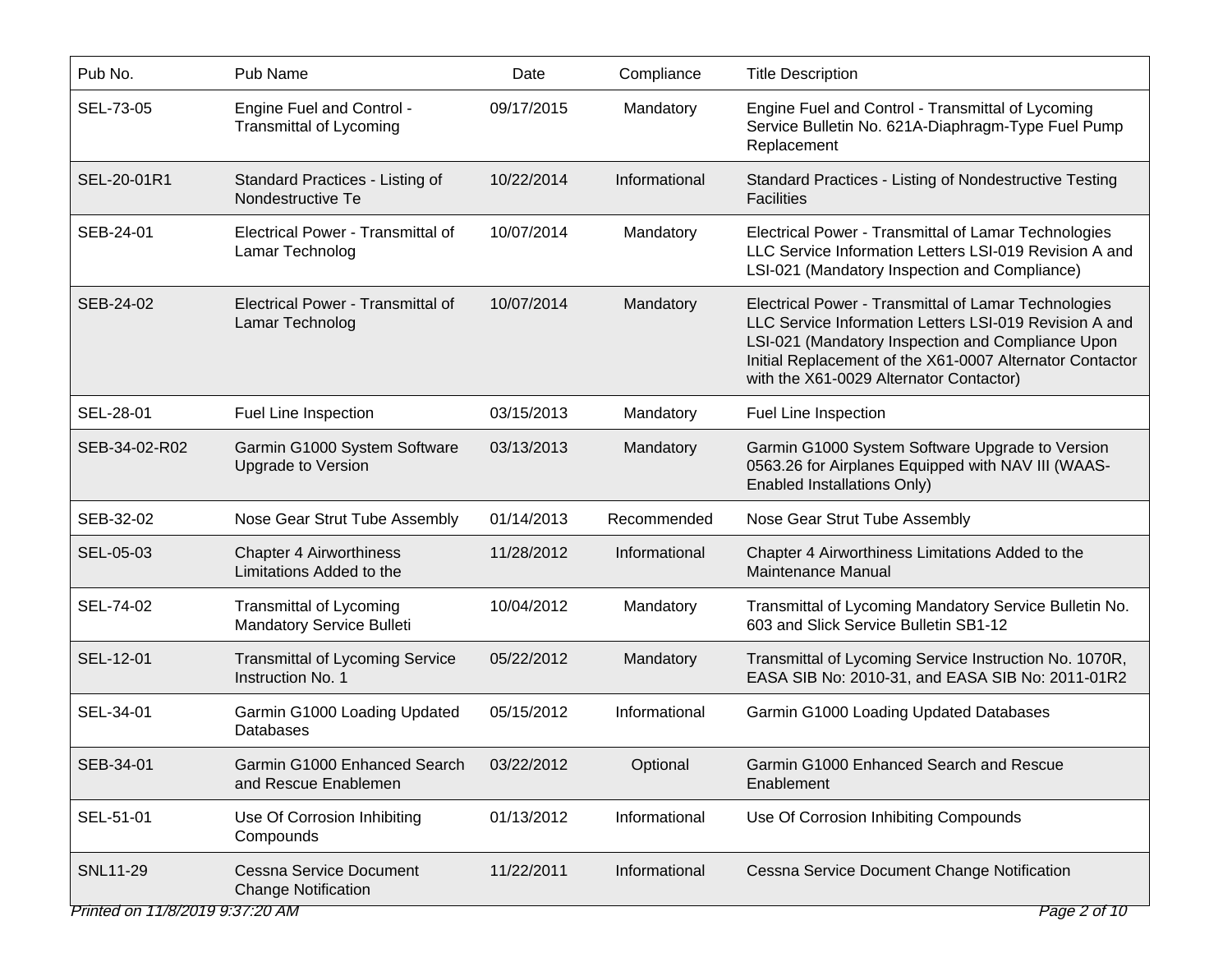| Pub No.         | Pub Name                                                   | Date       | Compliance     | <b>Title Description</b>                                                                           |
|-----------------|------------------------------------------------------------|------------|----------------|----------------------------------------------------------------------------------------------------|
| SB07-28-01-R01  | Fuel Return Line Inspection                                | 09/22/2011 | Mandatory      | Fuel Return Line Inspection                                                                        |
| <b>SNL11-21</b> | Lycoming SB596/AVSTAR AFS-<br><b>SB6R2 Transmittal</b>     | 09/01/2011 | Informational  | Lycoming SB596/AVSTAR AFS-SB6R2 Transmittal                                                        |
| SB11-27-05      | Aileron Control Cable Fairlead<br>Modification             | 08/31/2011 | Recommended    | Aileron Control Cable Fairlead Modification                                                        |
| MK172-27-02     | Aileron Control Cable Fairlead<br>Modification             | 08/31/2011 | Not Applicable | Aileron Control Cable Fairlead Modification                                                        |
| SB11-24-02      | Avionics Switch Inspection and<br>Replacement              | 07/22/2011 | Recommended    | Avionics Switch Inspection and Replacement                                                         |
| SNL11-15        | Garmin SA1129A GRS77 Loss of<br>Function                   | 07/15/2011 | Informational  | Garmin SA1129A GRS77 Loss of Function                                                              |
| <b>SNL11-9</b>  | <b>Electronic Pilot's Checklist</b>                        | 05/24/2011 | Not Applicable | <b>Electronic Pilot's Checklist</b>                                                                |
| <b>SNL11-8</b>  | Engine Inspection in Particulate-<br>Laden Environmen      | 04/26/2011 | Not Applicable | Engine Inspection in Particulate-Laden Environments<br>(Volcanis Ash, Sand, Dust, Airborne Debris) |
| <b>SNL11-4</b>  | Magneto Drop-Off                                           | 03/22/2011 | Not Applicable | Magneto Drop-Off                                                                                   |
| <b>SNL11-3</b>  | 2010 IGRF (International<br>Geomagnetic Reference Fi       | 03/15/2011 | Not Applicable | 2010 IGRF (International Geomagnetic Reference Field)<br><b>Magnetic Field Model</b>               |
| <b>SNL11-2</b>  | Removal of Affected Approaches<br>in Database Cycle        | 03/15/2011 | Not Applicable | Removal of Affected Approaches in Database Cycle<br>1013 for Airplanes with Garmin G1000 and WAAS  |
| SB11-34-01-R01  | Garmin G1000 System Software<br>Upgrade to 0563.21 f       | 02/15/2011 | Recommended    | Garmin G1000 System Software Upgrade to 0563.21 for<br>Airplanes Equipped with NAV III and WAAS    |
| <b>SNL11-1</b>  | Garmin G1000 AOPA Database<br><b>Display for Airplanes</b> | 01/18/2011 | Not Applicable | Garmin G1000 AOPA Database Display for Airplanes<br>Equipped with NAV III                          |
| SB10-57-01      | Spar Rivet Inspection                                      | 08/17/2010 | Mandatory      | Spar Rivet Inspection                                                                              |
| SB10-73-02      | Engine Fuel Injection Lines and<br>Support Clamps In       | 08/17/2010 | Mandatory      | Engine Fuel Injection Lines and Support Clamps<br>Inspection                                       |
| MK172-55-01A    | Horizontal Stabilizer Abrasion<br><b>Boot Installation</b> | 07/20/2010 | Not Applicable | Horizontal Stabilizer Abrasion Boot Installation                                                   |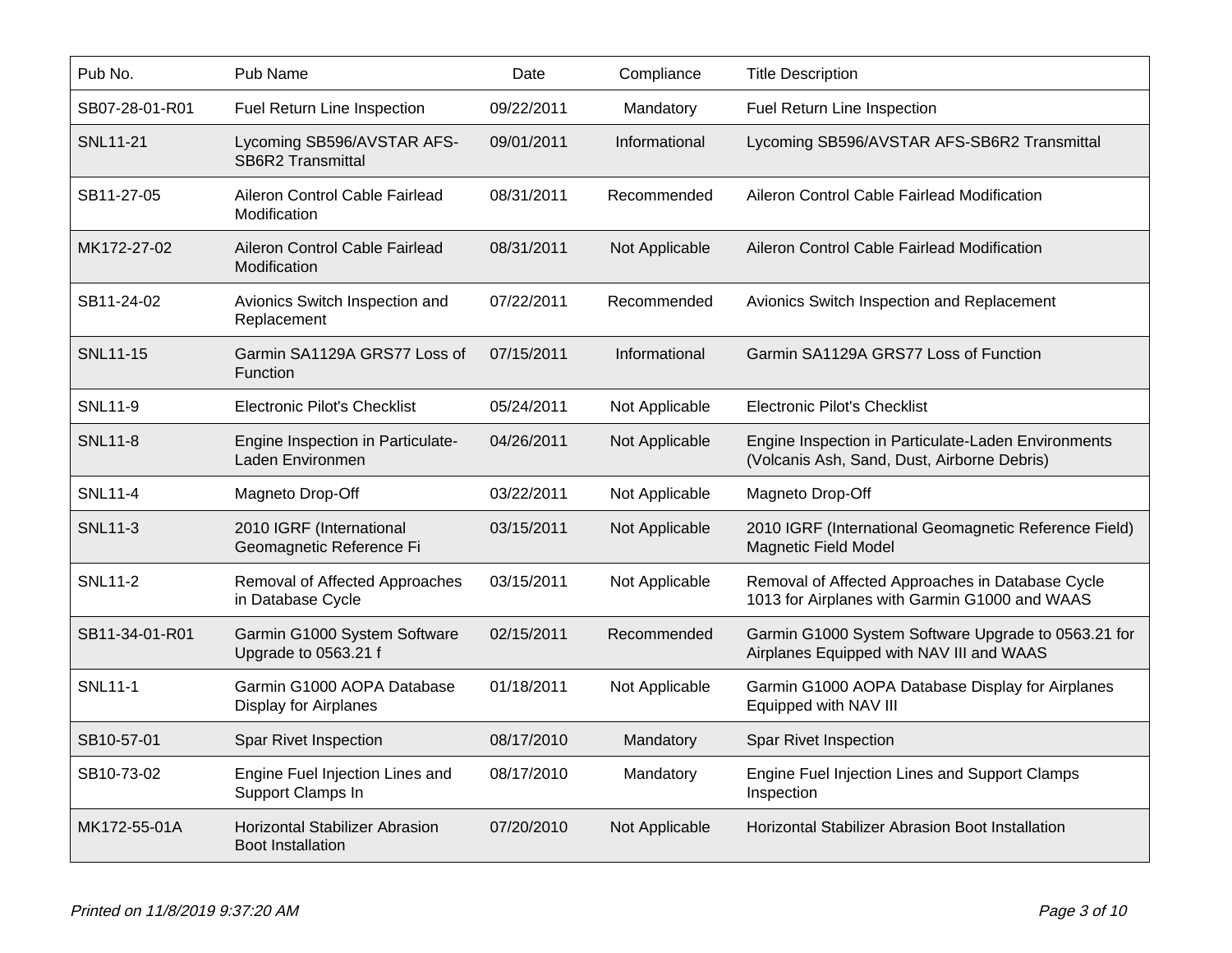| Pub No.           | Pub Name                                                    | Date       | Compliance     | <b>Title Description</b>                                                                     |
|-------------------|-------------------------------------------------------------|------------|----------------|----------------------------------------------------------------------------------------------|
| ICA-172-33-00001A | Whelen Model 71368 Landing,<br>Taxi and Recognition         | 07/13/2010 | Mandatory      | Whelen Model 71368 Landing, Taxi and Recognition<br>Light System ICA Supplement Revision A   |
| MK206-25-11       | Nav III Glareshield Assembly<br>Replacement                 | 06/15/2010 | Not Applicable | Nav III Glareshield Assembly Replacement                                                     |
| MK172-80-01A      | Sky-Tec Starter Installation                                | 05/18/2010 | Not Applicable | <b>Sky-Tec Starter Installation</b>                                                          |
| <b>SNL10-5</b>    | <b>Ethanol Based Fuel Not</b><br>Approved For Use In Cessna | 05/18/2010 | Informational  | Ethanol Based Fuel Not Approved For Use In Cessna<br>Airplanes                               |
| SB07-80-01-R01    | <b>Sky-Tec Starter Installation</b>                         | 05/18/2010 | Optional       | <b>Sky-Tec Starter Installation</b>                                                          |
| SB09-34-09        | GDU 104X CRS/BARO Knob<br>Inspection                        | 11/09/2009 | Mandatory      | GDU 104X CRS/BARO Knob Inspection                                                            |
| SB07-34-01-R02    | Garmin G1000 NAV III Avionics<br><b>Chartview Option</b>    | 10/19/2009 | Optional       | Garmin G1000 NAV III Avionics Chartview Option                                               |
| SB09-55-02        | Horizontal Stabilizer Rear Spar<br>Inspection               | 08/31/2009 | Mandatory      | Horizontal Stabilizer Rear Spar Inspection                                                   |
| SB09-34-05        | Garmin G1000 Software Upgrade<br>to Version 563.14          | 06/22/2009 | Mandatory      | The Garmin G1000 system software shall be upgraded<br>as described in this Service Bulletin. |
| SB09-34-07        | Garmin G1000 Synthetic Vision<br>Tech (SVT) Inst.           | 06/22/2009 | Optional       | Garmin G1000 Synthetic Vision Technology (SVT)<br>Installation                               |
| SB08-74-01-R01    | <b>Unison Industries Slick</b><br>4200/4300/6200/6300 Magne | 04/20/2009 | Mandatory      | Unison Industries Slick 4200/43006200//6300 Magnetos<br>Inspection                           |
| ICA-172-34-00001  | G1000 Synthetic Vision<br><b>Technology Option ICA Supp</b> | 03/06/2009 | Mandatory      | G1000 Synthetic Vision Technology Option ICA<br>Supplement                                   |
| <b>SNL09-2</b>    | Loss of GPS/WAAS in Northern<br>Latitudes                   | 02/09/2009 | Informational  | Loss of GPS/WAAS in Northern Latitudes                                                       |
| <b>SNL09-1</b>    | Garmin G1000 System LPV and<br><b>LNAV/VNAV Approaches</b>  | 02/09/2009 | Informational  | Garmin G1000 System LPV and LNAV/VNAV<br>Approaches with Three-Character Airport Identifiers |
| ICA-172-28-00001A | Single Engine Restart Fuel<br><b>Quantity Indication Sy</b> | 01/30/2009 | Mandatory      | Single Engine Restart Fuel Quantity Indication System<br>ICA Supplement Revision A           |
| <b>SNL08-19</b>   | Garmin G1000 Series Flight Plan<br>Sequencing Issue         | 08/25/2008 | Informational  | Garmin G1000 Series Flight Plan Sequencing Issue                                             |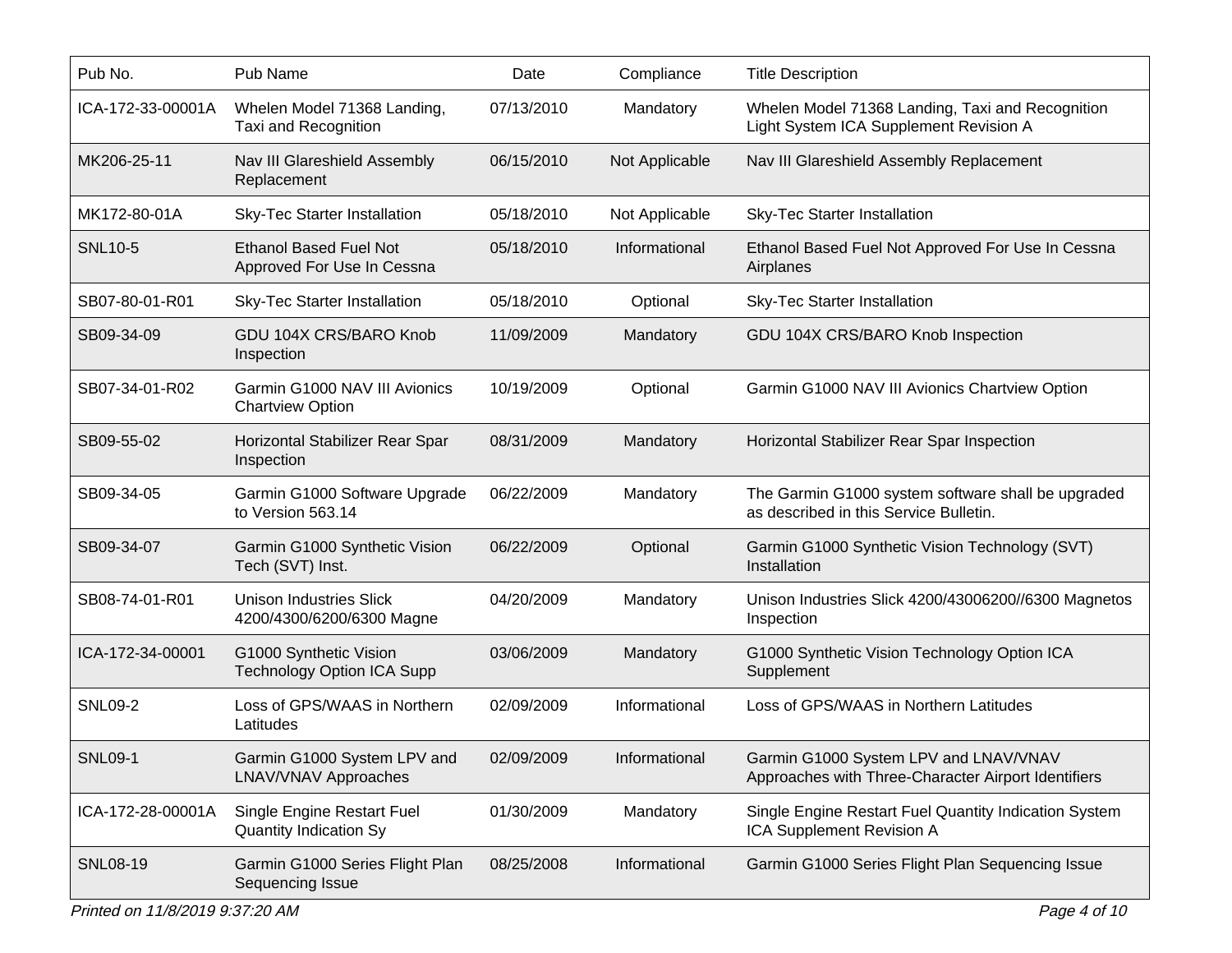| Pub No.                                                                         | Pub Name                                                  | Date       | Compliance    | <b>Title Description</b>                                                                                                                                                                                                                                                                                                                                             |
|---------------------------------------------------------------------------------|-----------------------------------------------------------|------------|---------------|----------------------------------------------------------------------------------------------------------------------------------------------------------------------------------------------------------------------------------------------------------------------------------------------------------------------------------------------------------------------|
| SNL08-10                                                                        | Garmin G1000 Transponder<br><b>Flight Id Operations</b>   | 05/05/2008 | Informational | To transmit the Garmin Service Advisory N.: 0806 Rev B:<br>G1000 Transponder Flight Identification Operations that<br>deals with the issues infrequently encountered when<br>entering or changing a G1000 Transponder Flight<br>Identification (ID) number using the PFD entry method                                                                                |
| <b>SNL08-9</b>                                                                  | Cessna 2008 Service Directory                             | 05/05/2008 | Informational | The new Directory provides the latest information for the<br>Cessna service organization, Cessna Service Stations<br>and McCauley Propeller Service Stations located<br>throughout the world. The Directory includes business<br>hours and service and parts manager contacts for the<br>Service Stations. A copy of the new Cessna 2008<br><b>Service Directory</b> |
| is included in each<br>new propeller<br>airplane delivered<br>from the factory. |                                                           |            |               |                                                                                                                                                                                                                                                                                                                                                                      |
| <b>SNL08-6</b>                                                                  | Engine Fuel Flow Divider Cold<br><b>Weather Operation</b> | 04/14/2008 | Informational | The purpose of this Service Newsletter is to transmit the<br>attached Lycoming Service Instruction No. 1518: Reprint<br>of Precision Service Information Letter No. SIL RS-84<br>concerning the engine fuel flow divider operation in cold<br>weather.                                                                                                               |
| <b>SNL08-3</b>                                                                  | Garmin G1000 Loading<br>Jeppesen Navdate on SD Cards      | 02/25/2008 | Informational | Transmit Garmin Service Alert No. 0801: Supplemental<br>Data Cards Should Not Be Used To Load Jeppesen<br>NavData.                                                                                                                                                                                                                                                   |
| SB07-34-05                                                                      | Garmin G1000 Search and<br><b>Rescue Enablement</b>       | 11/05/2007 | Optional      | This Service Bulletin offers customers with G1000<br>Equipped airplanes, the option to purchase and use the<br>Search and Rescue function on the G1000 system.                                                                                                                                                                                                       |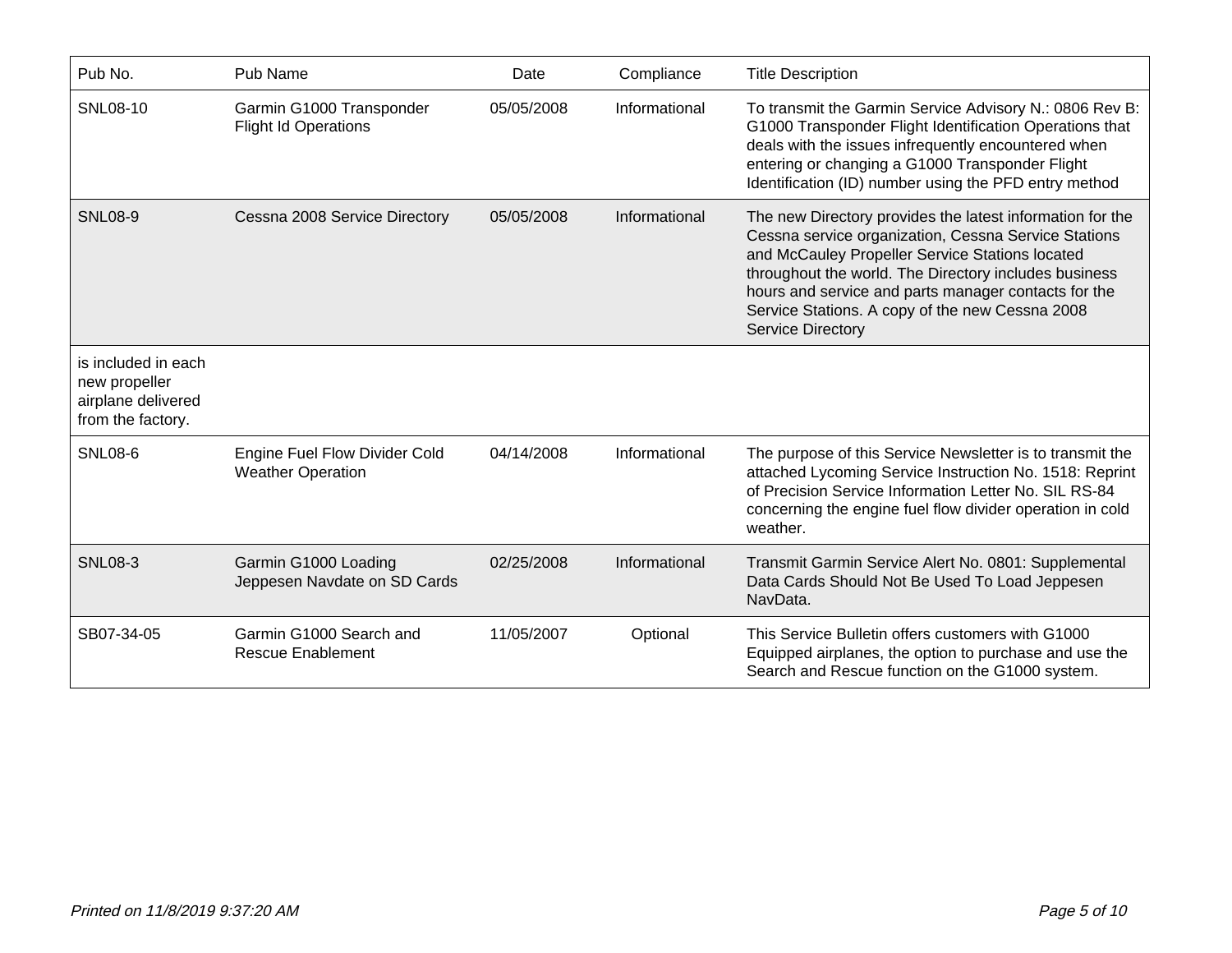| Pub No.         | Pub Name                                             | Date       | Compliance    | <b>Title Description</b>                                                                                                                                                                                                                                                                                                                                                                                                                                                                                                                                                                                                                                                                                                                                                                                                                                                           |
|-----------------|------------------------------------------------------|------------|---------------|------------------------------------------------------------------------------------------------------------------------------------------------------------------------------------------------------------------------------------------------------------------------------------------------------------------------------------------------------------------------------------------------------------------------------------------------------------------------------------------------------------------------------------------------------------------------------------------------------------------------------------------------------------------------------------------------------------------------------------------------------------------------------------------------------------------------------------------------------------------------------------|
| SNL07-13        | Garmin G1000 GDC 74 Field<br><b>Calibration Tool</b> | 09/24/2007 | Informational | The purpose of this Service Newsletter is to transmit the<br>attached Garmin Service Advisory No. 0720 Revision A:<br>GDC 74(X) Field Calibration Tool; and to provide<br>notification that the Garmin G1000 NAV III Line<br>Maintenance Manual, Part Number 190-00352-00, has<br>been updated to Revision J. The GDC 74 Field<br>Calibration Tool software program download is available<br>from Garmin's website in the DEALER RESOURCES<br>location. This tool will adjust the calibration of a GDC 74<br>unit that has failed the 14 CFR Part 43 Appendix E tests<br>due to altitude drift. The GDC 74 Field Calibration Tool<br>procedure is outlined in the Garmin GDC 74(X) Field<br>Calibration Tool Instructions manual part number<br>190-00303-82 Revision A (or latest revision). This<br>procedure will not modify or require any Cessna<br>approved NAV III software |
| SB06-34-03R1    | Enablement of Garmin G1000<br><b>TAWS-B</b>          | 07/23/2007 | Optional      | Revised to provide instructions for airplanes that comply<br>with later system software SB07-34-02 (or latest<br>revision): Garmin G1000 System Software Upgrade to<br>Version 563.03.                                                                                                                                                                                                                                                                                                                                                                                                                                                                                                                                                                                                                                                                                             |
| SB07-34-04      | Garmin G1000 Nav III FliteCharts<br>& SafeTaxi Avail | 07/23/2007 | Optional      | To announce the availability of the 010-00330-42 GDU<br>Supplemental Database SD Cards with Garmin<br>FliteCharts and SafeTaxi for Model Year 2004, 2005, and<br>2006 airplanes that have complied with SB07-34-02 (or<br>latest revision): Garmin G1000 System Software<br>Upgrade to Version 563.03.                                                                                                                                                                                                                                                                                                                                                                                                                                                                                                                                                                             |
| <b>SNL07-10</b> | Garmin G1000 NAV III SD Cards                        | 05/14/2007 | Informational | Reports have been received that some SD Cards may<br>not always function correctly. The affected SD Cards are<br>manufactured by ATP Electronics, Inc. and utilized by<br>Jeppesen in the Nav Data Starter Kits for use with the<br>Aviation Database Update. To assist in eliminating a<br>potential SD Card failure due to improper fit, it is<br>recommended that SD Cards manufactured by ATP<br>Electronics, Inc. be replaced with SD Cards<br>manufactured by Sandisk or Toshiba.                                                                                                                                                                                                                                                                                                                                                                                            |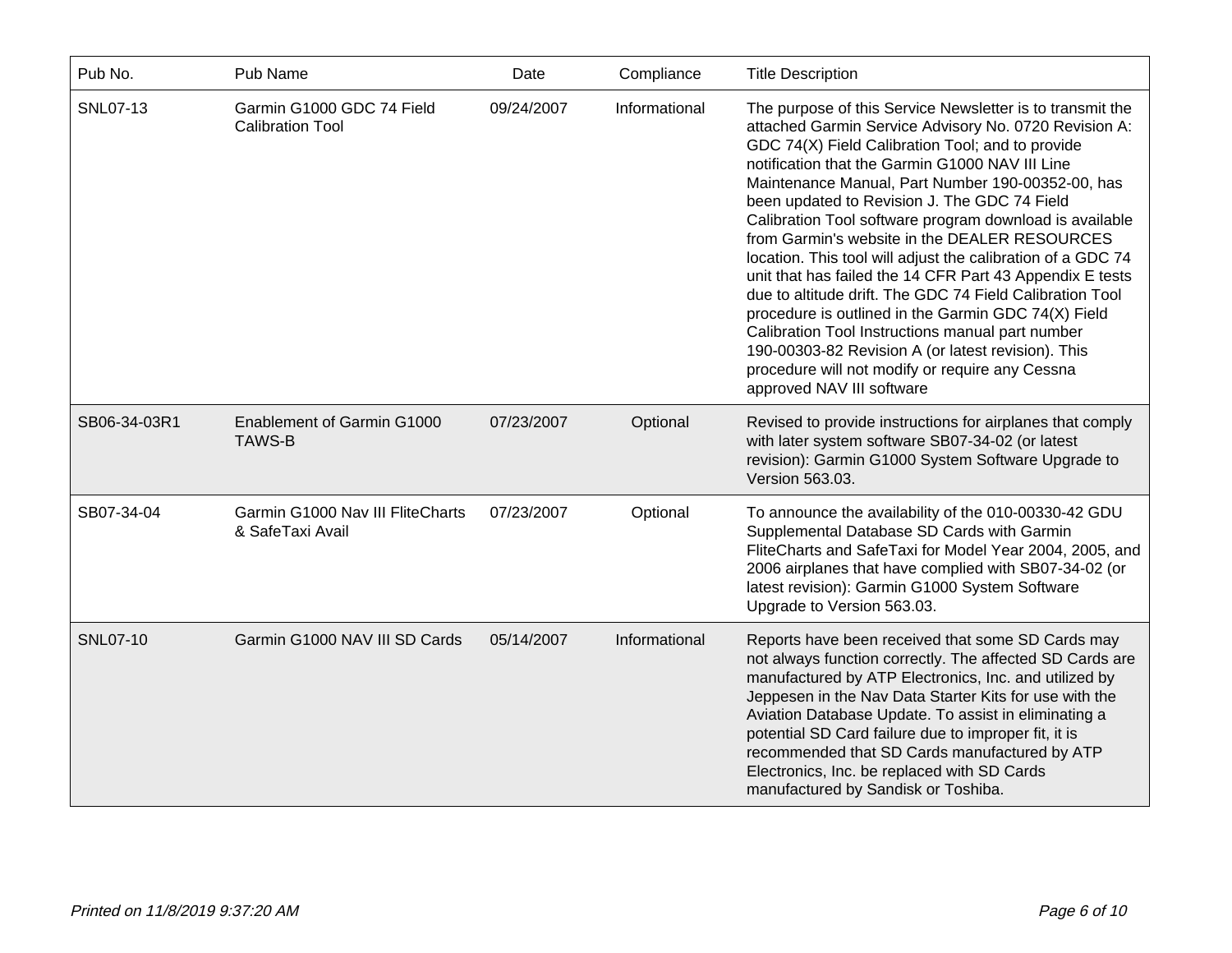| Pub No.         | Pub Name                                             | Date       | Compliance    | <b>Title Description</b>                                                                                                                                                                                                                                                                                            |
|-----------------|------------------------------------------------------|------------|---------------|---------------------------------------------------------------------------------------------------------------------------------------------------------------------------------------------------------------------------------------------------------------------------------------------------------------------|
| <b>SNL07-9</b>  | Maintaining Current Service and<br>Operational Info. | 04/16/2007 | Informational | The purpose of this Service Newsletter is to inform<br>Cessna Customers of the various options available to<br>assist them in maintaining the currency of publications<br>utilized for maintenance and operation of Cessna<br>Propeller airplanes.                                                                  |
| SB07-25-03      | G1000 Arrival & Departure<br>Proced. Software Alert  | 03/09/2007 | Mandatory     | The purpose of this Service Bulletin is to transmit Garmin<br>Aerial Navigation Product Alert, Service Alert No.<br>070227-00.                                                                                                                                                                                      |
| <b>SNL07-5</b>  | NAV III Global Positioning Fault<br>Detection        | 02/26/2007 | Optional      | The purpose of this Service Newsletter is to inform<br>owners and operators of 2007 NAV III airplanes of the<br>various Global Positioning System (GPS) - Wide Area<br>Augmentation System (WAAS) Fault Detection Exclusion<br>(FDE) Prediction Programs available to assist them in<br>flight planning operations. |
| <b>SNL07-4</b>  | New Cessna 2007 Service<br>Directory                 | 02/05/2007 | Informational | Announces a new Cessna Service Directory which<br>supersedes the previous 2006 Directory, part number<br>D7530-7-13.                                                                                                                                                                                                |
| <b>SNL06-18</b> | FAA-Approved Deicing Updates -<br>Winter 2006/07     | 12/26/2006 | Informational | This Service Newsletter provides notification that Federal<br>Aviation Administration (FAA) Notice Number N<br>8000.329: FAA - Approved Deicing Program Updates,<br>Winter 2006 - 2007 has been issued.                                                                                                             |
| <b>SNL06-17</b> | <b>New ELT Placards</b>                              | 12/18/2006 | Informational | The purpose of this Service Newsletter is to provide<br>notification that new ELT placards are available. The new<br>placards have been updated to state the current FAA<br>regulation for servicing the ELT. FAA Regulation 91.52<br>no longer exists, and has been superseded by 14 CFR<br>Part 91.207.           |
| SB06-34-04      | ADF and DME Installation                             | 10/02/2006 | Optional      | To announce the availability of proprietary, serialized<br>modification kits to install a Honeywell/Bendix-King KR87<br>ADR and KN63 DME in the affected Garmin G1000 NAV<br>III Cessna Airplanes.                                                                                                                  |
| <b>SNL06-11</b> | Lamar TE04 Master Control Unit<br>(MCU) Test Set     | 08/14/2006 | Informational | The purpose of this Service Newsletter is to transmit<br>revised instructions for the use of the Lamar TE04 MCU<br>Test Set.                                                                                                                                                                                        |
| SB06-34-03      | Enablement of Garmin G1000<br>TAWS-B                 | 05/22/2006 | Optional      | <b>TAWS-B System Software</b>                                                                                                                                                                                                                                                                                       |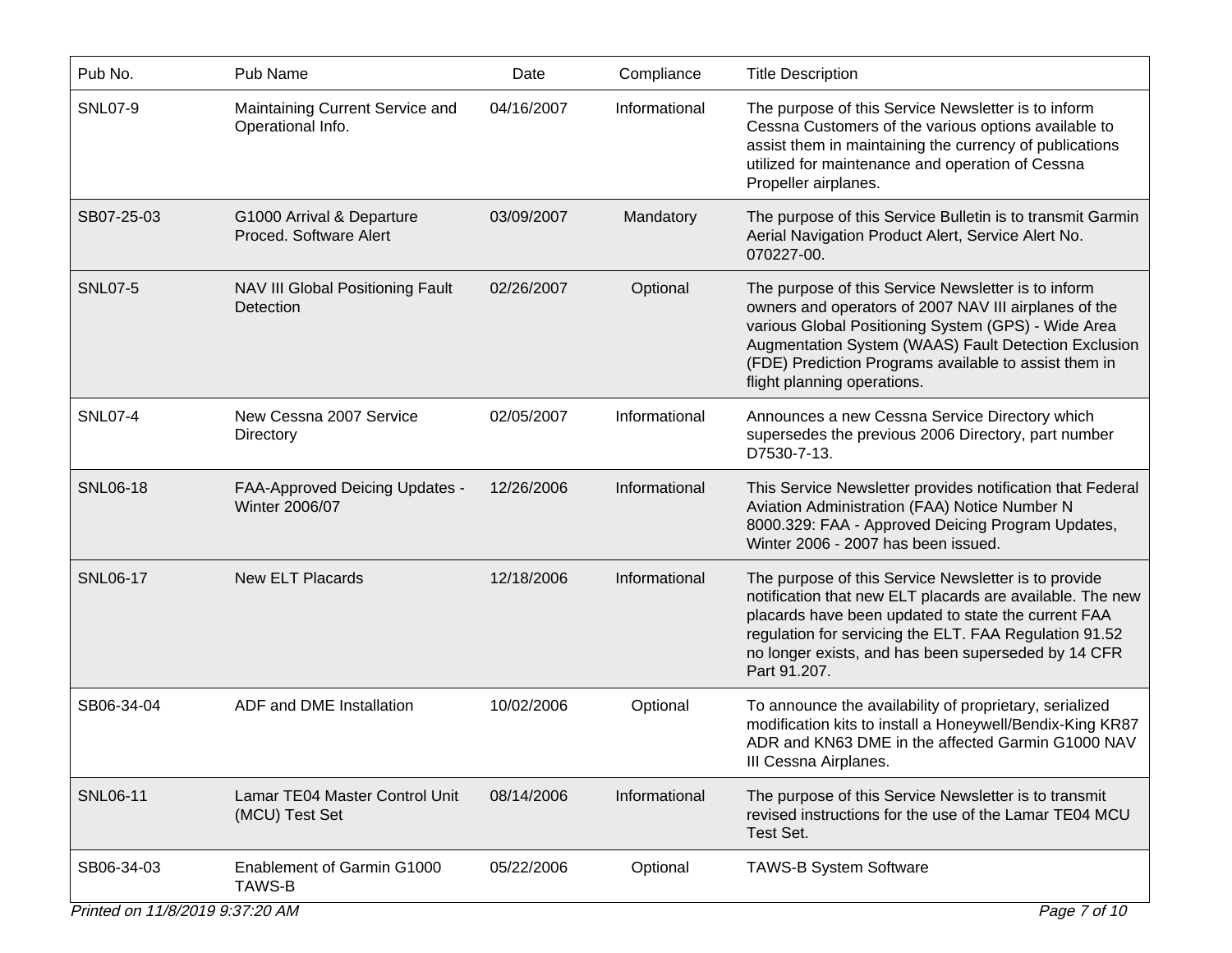| Pub No.        | Pub Name                                                     | Date       | Compliance    | <b>Title Description</b>                                                                                                                                                                                                                                                                                                                                                                                                                                                                                                                          |
|----------------|--------------------------------------------------------------|------------|---------------|---------------------------------------------------------------------------------------------------------------------------------------------------------------------------------------------------------------------------------------------------------------------------------------------------------------------------------------------------------------------------------------------------------------------------------------------------------------------------------------------------------------------------------------------------|
| <b>SNL06-9</b> | Approval of Diethylene Glycol<br>Monomethyl Fuel Add         | 04/24/2006 | Informational | The purpose of this Service Newsletter is to provide<br>notification that the use of DIEGME or DEGMME fuel<br>additive is an acceptable substitute for the affected<br>airplanes that have previously been approved for the use<br>of EGME fuel additive.                                                                                                                                                                                                                                                                                         |
| <b>SNL06-8</b> | Propeller Blade Leak<br><b>Troubleshooting Instructions</b>  | 04/10/2006 | Informational | The purpose of Service Newsletter SNL06-8 is to provide<br>assistance in identifying and assessing propeller oil leaks<br>and determining the necessary corrective action.                                                                                                                                                                                                                                                                                                                                                                        |
| SB06-27-01     | Flap Aft Roller Bearing<br>Installation Modification         | 04/10/2006 | Optional      | Service experience indicates the potential for wearing of<br>the flap supports by the flap aft rollers on airplanes that<br>have the flaps cycled frequently. To assist in preventing<br>the described condition from occurring, a modification of<br>the flap roller assembly installation is being made<br>available as detailed in Service Bulletin SB06-27-01. The<br>existing aft roller assemblies are replaced with shorter<br>rollers and large area stainless steel washers are added<br>at each end of the rollers.                     |
| <b>SNL06-5</b> | Maintaining Current Service and<br>Operational Info.         | 03/20/2006 | Informational | The purpose of this Service Newsletter is to inform<br>Cessna Customers of the various options available to<br>assist them in maintaining the currency of publications<br>utilized for maintenance and operation of Cessna<br>Propeller airplanes.                                                                                                                                                                                                                                                                                                |
| <b>SNL06-6</b> | <b>FAA Approved Supplemental</b><br><b>Type Certificates</b> | 03/20/2006 | Informational | In response to customer inquiries, Cessna is providing<br>this SNL06-6 to provide guidance to our customers<br>regarding the incorporation of STC's and/or PMA<br>approved parts that have not been evaluated by Cessna.<br>Some examples of modifications and parts that may<br>affect the airplane aerodynamics, gross weight, flying<br>characteristics, structure, systems or performance are:<br>powerplant and propeller changes, add-on wing tip fuel<br>tanks, vortex generators, camera modifications, winglets,<br>oversize tires, etc. |
| SNL05-16       | FAA- Approved Deicing Program<br>Update                      | 11/21/2005 | Informational | To announce FAA Flight Standards Information Bulletin<br>FSAT 05-02: FAA - Approved Deicing Prgram Updated,<br>Winter 2005 - 2006.                                                                                                                                                                                                                                                                                                                                                                                                                |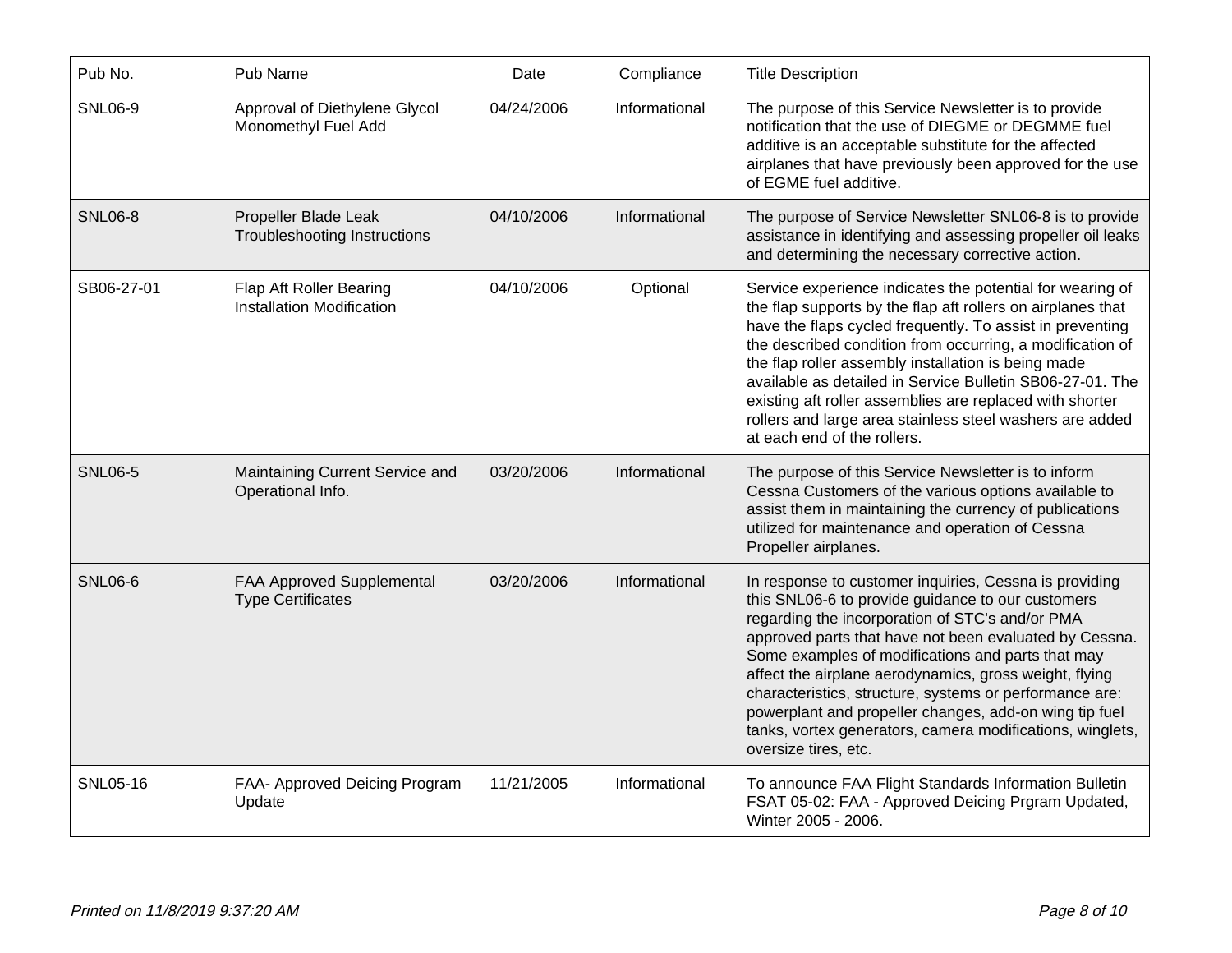| Pub No.        | Pub Name                                                         | Date       | Compliance     | <b>Title Description</b>                                                                                                                   |
|----------------|------------------------------------------------------------------|------------|----------------|--------------------------------------------------------------------------------------------------------------------------------------------|
| <b>SNL05-4</b> | FAA - Approved Deicing Program<br>Update                         | 03/14/2005 | Informational  | To announce FAA Flight Standards Information Bulletin<br>FSAT 04-05: FAA - Approved Deicing Prgram Updated,<br>Winter 2004 - 2005.         |
| <b>SNL05-5</b> | <b>Optional Lower Idle Valve</b><br>Availability                 | 03/14/2005 | Informational  | The purpose of this Service Newsletter is to transmit<br>Lycoming Service Letter No. L242: Improved Lower Idle<br>Valve in Fuel Injectors. |
| <b>SNL05-2</b> | Handling of Airplane Gryo<br>Instruments                         | 01/31/2005 | Informational  | Maintenance Practices - Handling of Airplane Gryo<br>Instruments.                                                                          |
| MK172-52-01    | Security Lock Installation                                       | 06/28/2004 | Not Applicable | Security Lock Installation                                                                                                                 |
| <b>SNL04-5</b> | <b>FAA Approved Supplemental</b><br><b>Type Certificates</b>     | 05/31/2004 | Informational  | FAA Approved supplemental type certificates (STC's)<br>and FAA-PMA approved parts                                                          |
| MK172-61-01    | Propeller Spinner Aft Bulkhead<br>Replacement                    | 11/14/2001 | Not Applicable | Propeller Spinner Aft Bulkhead Replacement                                                                                                 |
| MK172-23-01    | <b>Static Wick Replacement</b>                                   | 01/31/2000 | Not Applicable | <b>Static Wick Replacement</b>                                                                                                             |
| MK172-24-03    | Heavy Duty Battery (24V)<br>Installation                         | 09/13/1999 | Not Applicable | Heavy Duty Battery (24V) Installation                                                                                                      |
| MK172-57-02    | Heavy Duty Flap Installation                                     | 01/19/1999 | Not Applicable | Heavy Duty Flap Installation                                                                                                               |
| SK150-46D      | <b>Circuit Breaker Replacement</b>                               | 03/30/1992 | Not Applicable | <b>Circuit Breaker Replacement</b>                                                                                                         |
| SK210-56K      | Integral Fuel Tank Sealing Kit                                   | 02/25/1987 | Not Applicable | Integral Fuel Tank Sealing Kit                                                                                                             |
| SK310-32D      | Oxygen Refill Kit-Less Bottles                                   | 04/04/1984 | Not Applicable | Oxygen Refill Kit-Less Bottles                                                                                                             |
| SK421-68D      | Hydro Modification (Model SE589<br>and Model SE588 M             | 05/07/1976 | Not Applicable | Hydro Modification (Model SE589 and Model SE588<br>Modified with Service Kit SK210-38)                                                     |
| SK150-20A      | <b>Wheel Balancer</b>                                            | 12/16/1974 | Not Applicable | <b>Wheel Balancer</b>                                                                                                                      |
| SK180-15D      | SE269 Wing Repair Jig Complete                                   | 09/06/1972 | Not Applicable | SE269 Wing Repair Jig Complete                                                                                                             |
| SK180-18G      | Fuselage Repair Jig Complete                                     | 08/06/1971 | Not Applicable | Fuselage Repair Jig Complete                                                                                                               |
| SK182-43       | <b>Cylinder Head Temperature</b><br><b>Gage Calibration Unit</b> | 01/28/1969 | Not Applicable | <b>Cylinder Head Temperature Gage Calibration Unit</b>                                                                                     |